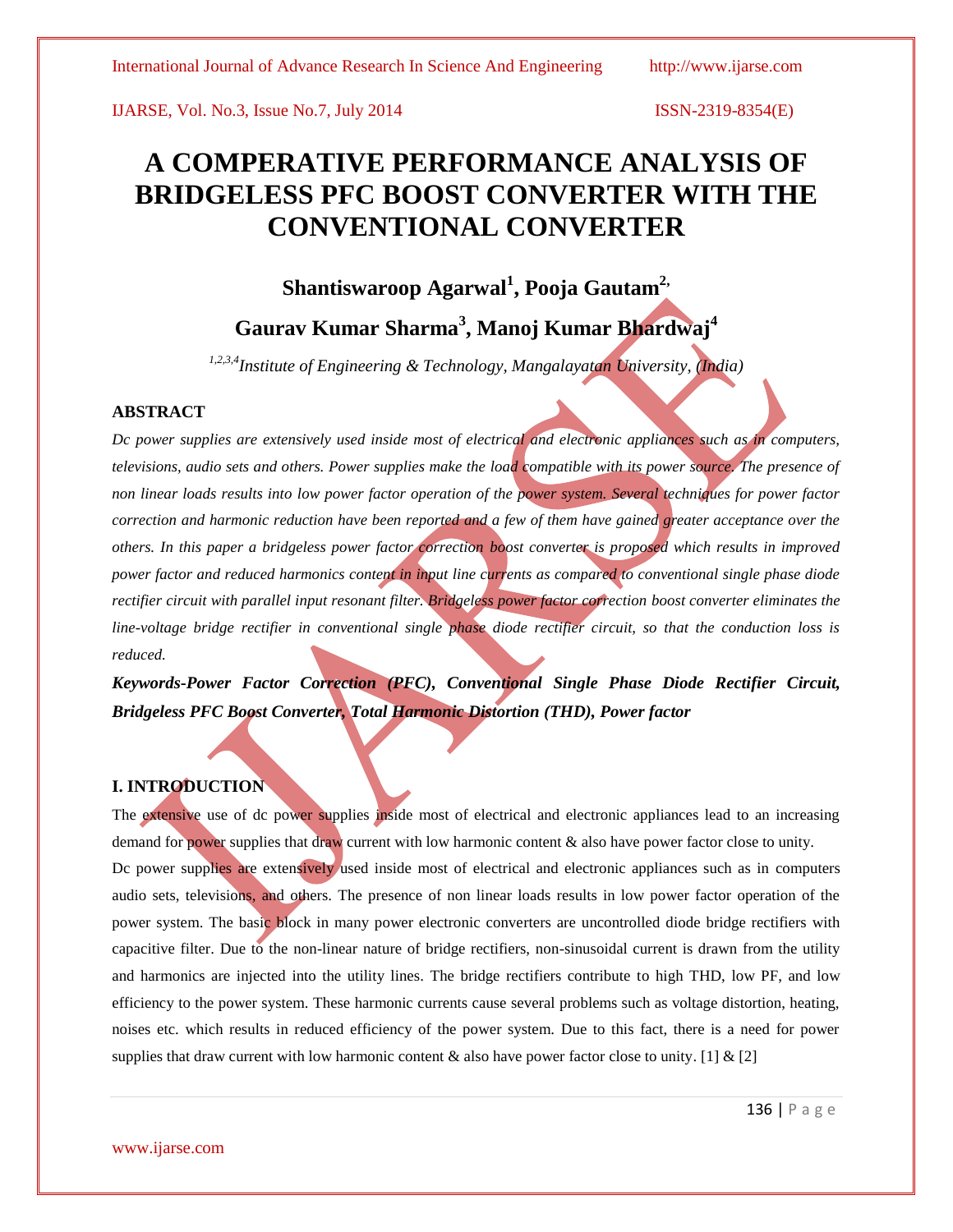# The AC mains utility supply ideally is supposed to be free from high voltage spikes and current harmonics. Discontinuous input current that exists on the AC mains due to the non-linearity of the rectification process should be shaped to follow the sinusoidal form of the input voltage. Power factor correction techniques are of two types – passive and active. While, passive power factor correction techniques are the best choice for low power, cost sensitive applications, the active power factor correction techniques are used in majority of the applications due to their superior performance. [3] [4] [5] & [6]

Conventional single phase diode rectifier circuit with parallel input resonant filter has been widely used as a PFC converter because of its simplicity and high power capability. Recently, in order to improve the efficiency of the front-end PFC rectifiers, many power supply manufacturers have started considering bridgeless power factor correction circuit topologies. Usually, the bridgeless PFC topologies, also known as dual boost PFC rectifiers, reduce the conduction loss by reducing the number of semiconductor components in the line current path.

# **II. CONVENTIONAL SINGLE PHASE DIODE RECTIFIER CIRCUIT WITH PARALLEL INPUT FILTER**

Fig. 1 shows the simulated prototype of single phase diode rectifier using parallel resonant circuit as a passive wave shaping method.





Table 1 shows the values of all the calculated parameters for single phase diode rectifier with parallel input resonant filter in a tabulated form.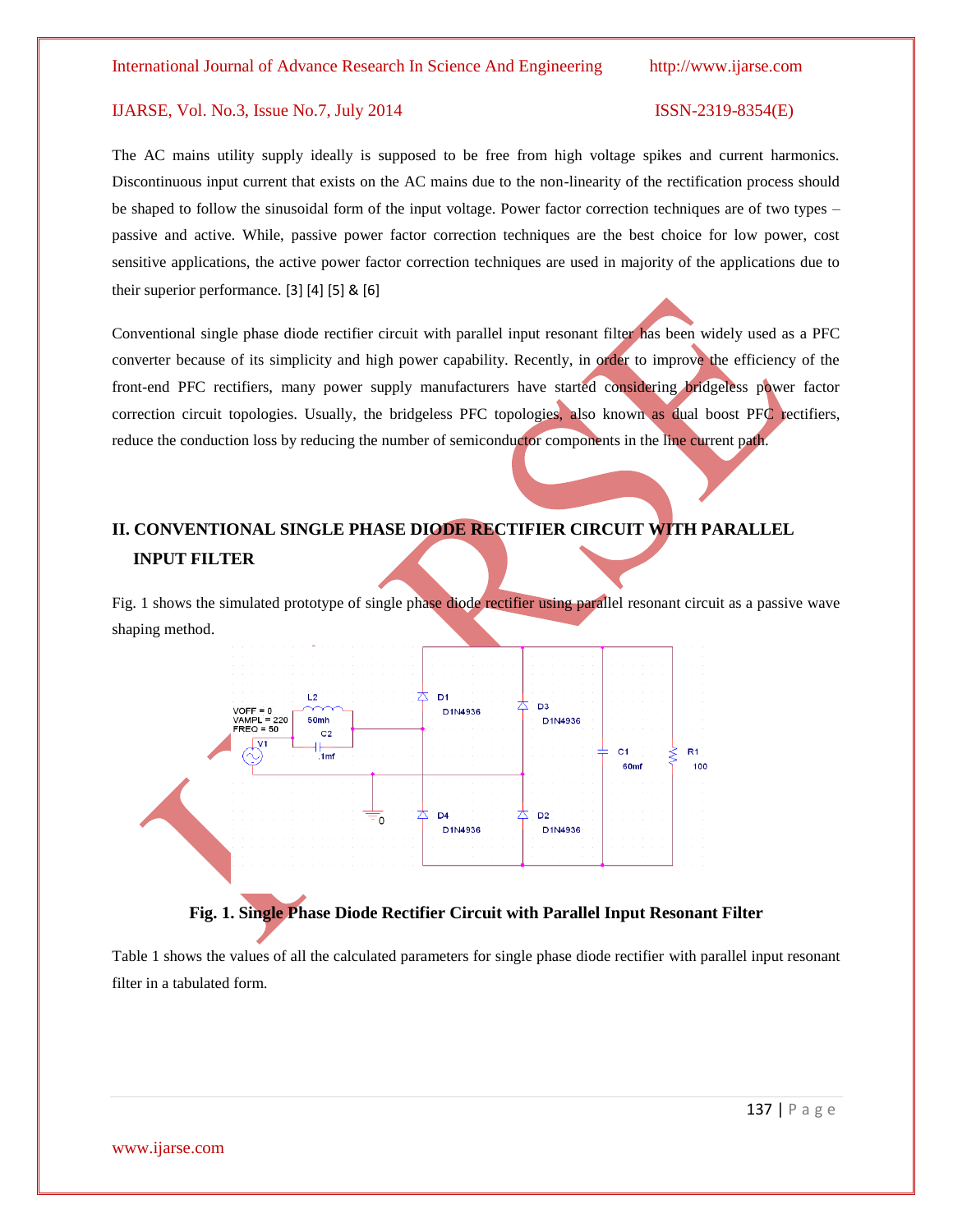International Journal of Advance Research In Science And Engineering http://www.ijarse.com

# IJARSE, Vol. No.3, Issue No.7, July 2014 ISSN-2319-8354(E)

# **Table1 Values of Parameters for Single Phase Diode Rectifier with Parallel Input Resonant**

**Filter**

| <b>Parameters</b> | <b>Values</b> |
|-------------------|---------------|
| PF                | 0.592         |
| DF                | 0.919         |
| CDF               | 0.644         |
| HF                | 1.186         |
| <b>THD</b>        | 23.39%        |

Where PF- POWER FACTOR

CDF- CURRENT DISTORTION FACTOR

- HF- HARMONIC FACTOR
- THD- TOTAL HARMONIC DISTORTION
- DF DISPLACEMENT FACTOR

The input Total Harmonic Distortion is 23.39% which is too high and power factor is still non-unity. Therefore, some more efficient topologies are required.

The Fourier components of transient response of I are tabulated in table 2

DC COMPONENT = 2.068956E-01

| Harmonic       | Frequency     | Fourier       | Normalized    | Phase          | Normalized    |
|----------------|---------------|---------------|---------------|----------------|---------------|
| Number         | (Hz)          | component     | component     | $(\text{deg})$ | phase (deg)   |
|                | $6.000E + 01$ | $3.020E + 00$ | $1.000E + 00$ | $4.668E + 01$  | $0.000E + 00$ |
| $\overline{2}$ | $1.200E + 02$ | 2.264E-01     | 7.497E-02     | $-2.401E+01$   | $-1.174E+02$  |
| 3              | $1.800E + 02$ | 2.798E-01     | 9.265E-02     | $-3.394E+00$   | $-1.434E+02$  |
| $\overline{4}$ | $2.400E + 02$ | $6.070E-02$   | 2.010E-02     | $3.620E + 01$  | $-1.505E+02$  |
| 5              | $3.000E + 02$ | $1.063E + 00$ | 3.521E-01     | $5.087E + 01$  | $-1.825E+02$  |
| 6              | $3.600E + 02$ | $6.216E-02$   | 2.059E-02     | $-5.691E+01$   | $-3.370E+02$  |
| $\overline{7}$ | $4.200E + 02$ | 4.385E-01     | 1.452E-01     | $4.164E + 01$  | $-2.851E+02$  |
| 8              | $4.800E+02$   | $6.601E-02$   | 2.186E-02     | $-3.784E + 00$ | $-3.772E+02$  |
| $\mathbf Q$    | 5.400E+02     | 5.237E-01     | 1.734E-01     | $4.035E + 01$  | $-3.797E+02$  |
| 10             | $6.000E + 02$ | 2.281E-02     | 7.553E-03     | $-3.759E+01$   | $-5.044E+02$  |

# **Table 2 Fourier Components of Transient Response of Input Current of Fig 1**

138 | P a g e

www.ijarse.com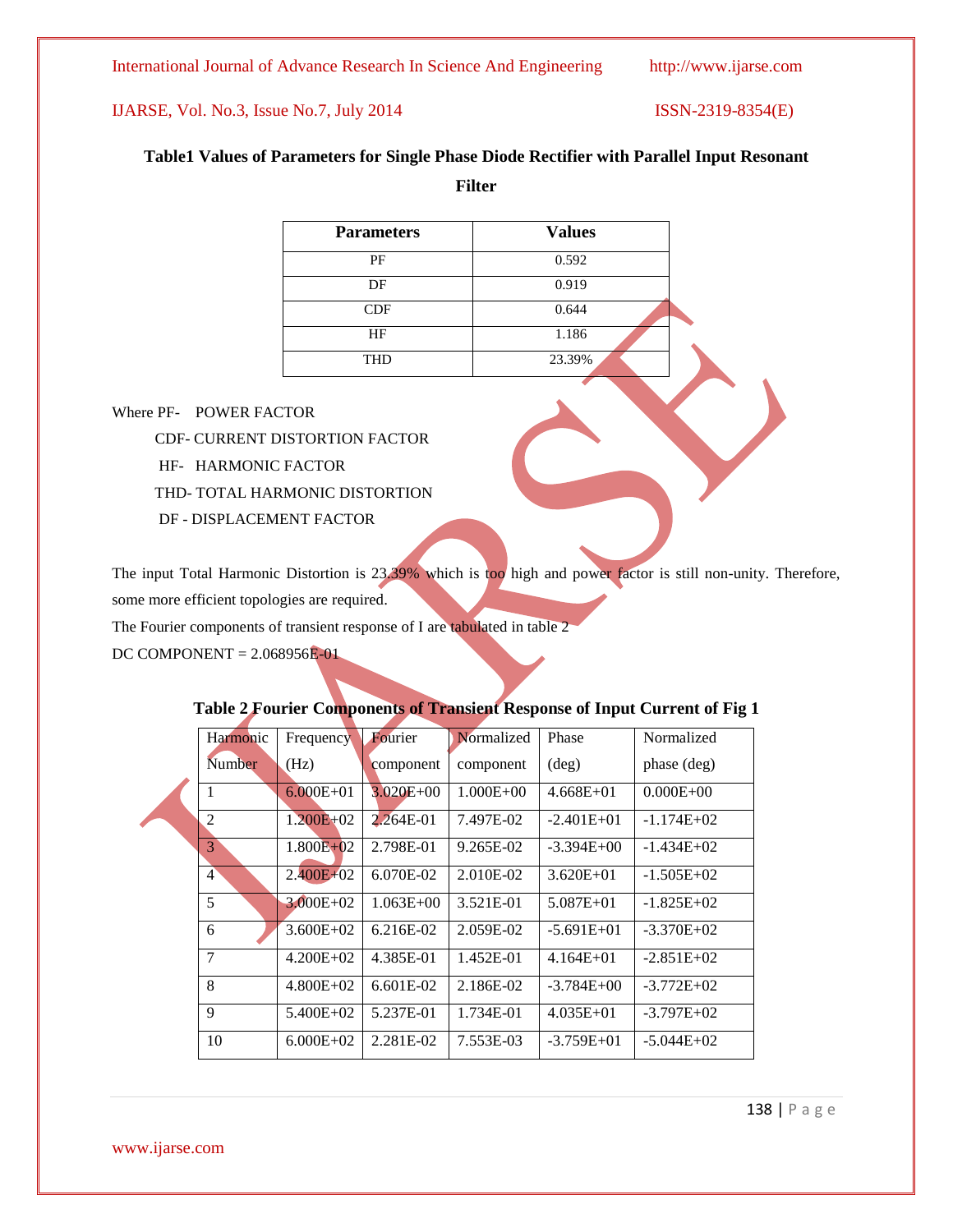# The input total harmonic distortion is 43.6% which is better but still the efficiency is poor. The novel method uses a parallel resonant circuit at the input side in order to remove third harmonic component from the input current. The power factor is improved because the third harmonic component is the main reason for the low power factor. The calculated values shows that the efficiency is improved .The advantages of the novel method are the improved power factor and the improved efficiency. The disadvantages of the novel method include non unity power factor and still there should be significant improvement in efficiency.

#### **III. BRIDGELESS PFC BOOST CONVERTER**

The bridgeless PFC Boost Converter is shown in Figure 2. From a functional point of view, the circuit is similar to the common boost converter. In the conventional boost topology, current flows through two of the bridge diodes in series, whereas, in the bridgeless power factor correction configuration, current flows through only one diode and the return path is provided by Power MOSFET.



#### **Fig. 2 Bridgeless PFC Boost Converter**

When the AC input voltage goes positive, the gate of S1 is driven high and current flows from the input through the inductor LB, storing energy. When S1 turns off, energy stored in the inductor gets discharged and the current flows through diode D1, through the load and returns through the body diode of switch S2. During the negative half cycle, switch S2 is operated. When switch S2 turns on, current flows through the inductor, storing energy.

When S2 turns off, energy stored in inductor is released and the current flows through D2, through the load and back to the mains through the body diode of switch S1.

Thus, in each half line cycle, one of the MOSFET operates as an active switch and the other one operates as a diode. The difference between the bridgeless PFC and conventional PFC is that in bridgeless PFC converter the inductor current flows through only two semiconductor devices, but in conventional PFC circuit the inductor current flows through three semiconductor devices. The two slow diodes of the conventional PFC converter are replaced by one MOSFET body diode in bridgeless PFC converter. Thus, the efficiency improvement in bridgeless PFC converter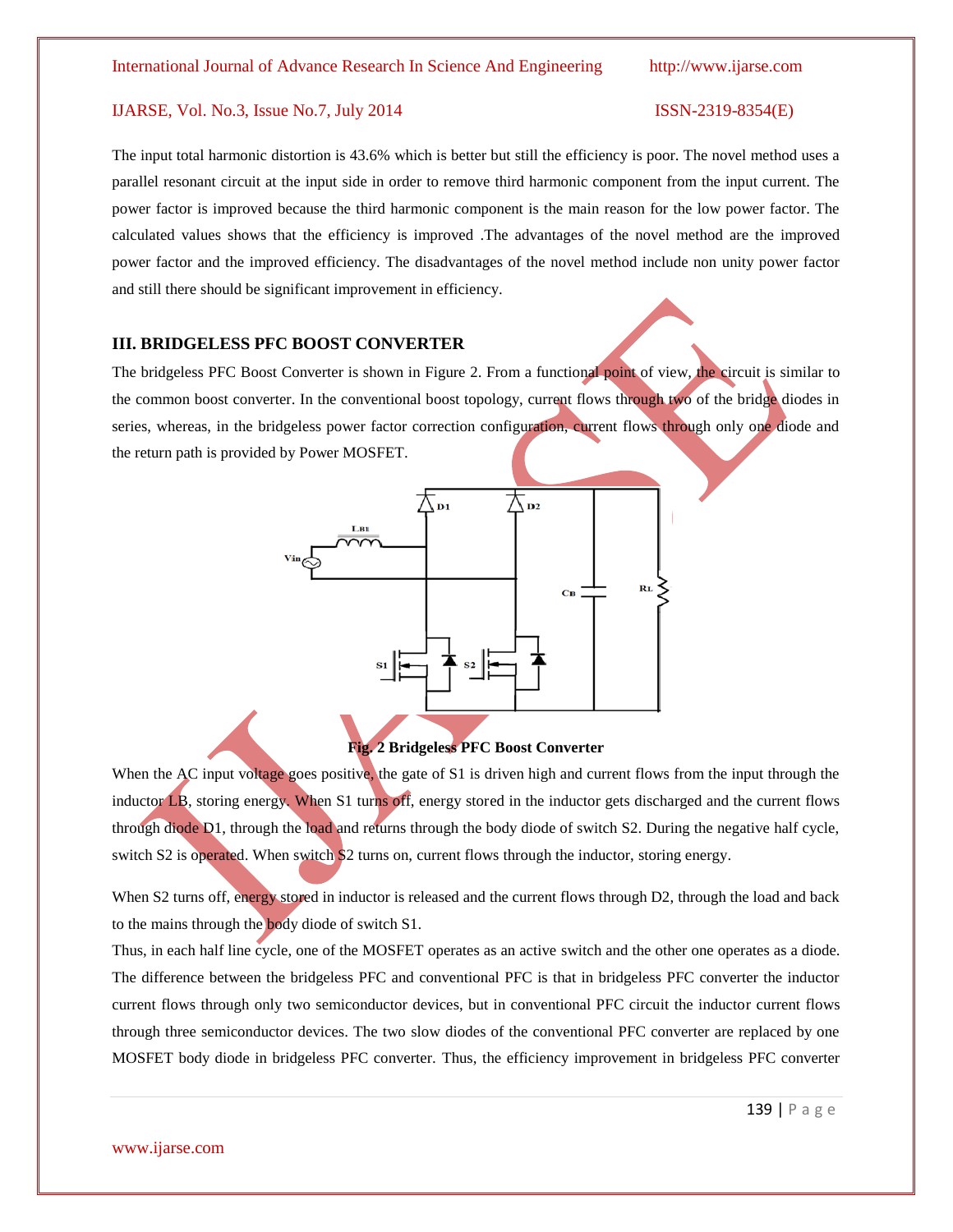relies on the conduction loss difference between the two slow diodes and the body diode of the MOSFET. The bridgeless PFC converter also reduces the total components count as compared to a conventional PFC converter.



**Fig.3 Proposed Bridgeless PFC Boost Converter**

To reduce the common-mode noise, the bridgeless PFC boost rectifier is modified so that it always provides a low frequency (LF) path between the ac source and the positive or negative terminal of the output. In Fig.3, in addition to diodes D3 and D4, which are slow recovery diodes, a second inductor is also added. Inductor LB1 operates during positive half cycle and inductor LB2 operates during negative half cycle.

In bridgeless PFC boost rectifiers, the switches S1 and S2 can be driven with the same PWM signal. This simplifies the implementation of the control circuit.

The main drawback of the bridgeless PFC boost converter in Fig.3 is that it requires two inductors. However, two inductors compared to a single inductor provide better thermal performance.

# **IV OPERATION OF BRIDGELESS PFC BOOST CONVERTER**

The operation of bridgeless power factor correction boost converter can be divided into four modes. Modes I and II comes under positive half cycle of input voltage and modes III and IV comes under the negative half cycle of input voltage.

**1. Positive half cycle:** During the positive half cycle of the input voltage, the first dc/dc boost circuit, LB1-D1-S1 is active through diode D4. Diode D4 connects the ac source to the output ground. The positive half cycle operation can be divided into two modes (Mode I Fig. 3a and Mode II fig.3b).

During mode I operation, the switch S1 is in on condition. When switch S1 turns on, inductor LB1 stores energy through the path Vin-LB1-S1-D4.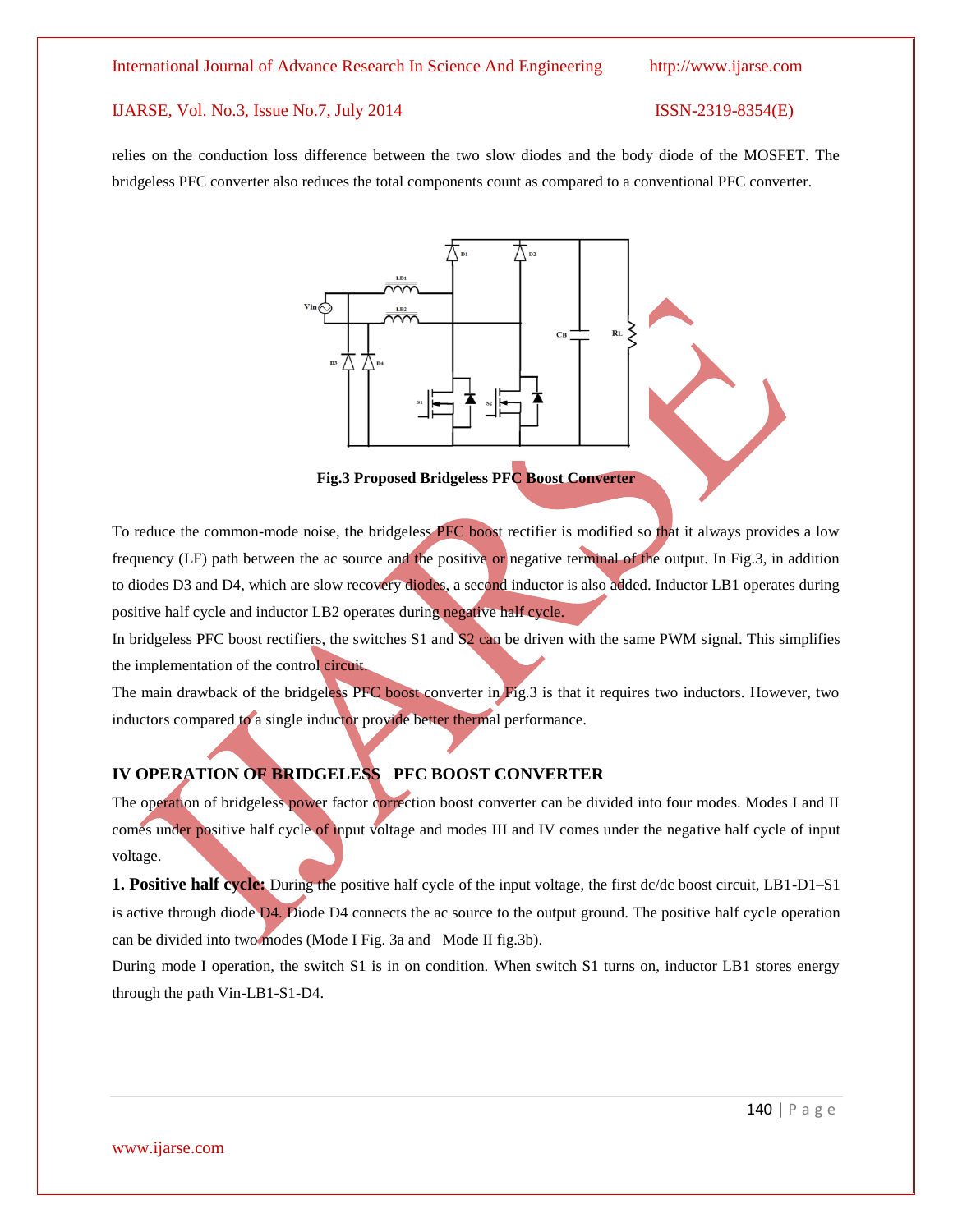

During mode II operation, the switch S1 is in off condition. When switch S1 turns off, the energy stored in the inductor LB1 gets discharged and the current flows through diode D1, load RL, and returns back to the mains through the diode D4.



**Fig. 3(b) Mode II operation**

**2. Negative half cycle:** During the negative half cycle of the input voltage, the second dc/dc boost circuit, LB2- D2–S2 is active through diode D3. Diode D3 connects the ac source to the output ground. The negative half cycle operation can be divided into two modes (Mode III Fig.3c and Mode IV fig.3d).

During mode III operation, the switch S2 is in on condition. When switch S2 turns on, inductor LB2 stores energy through the path Vin-LB2-S2-D3.

During mode IV operation, the switch S2 is in off condition. When switch S2 turns off, the energy stored in the inductor LB2 gets discharged and the current flows through diode D2, load RL, and returns to the mains through the diode D3.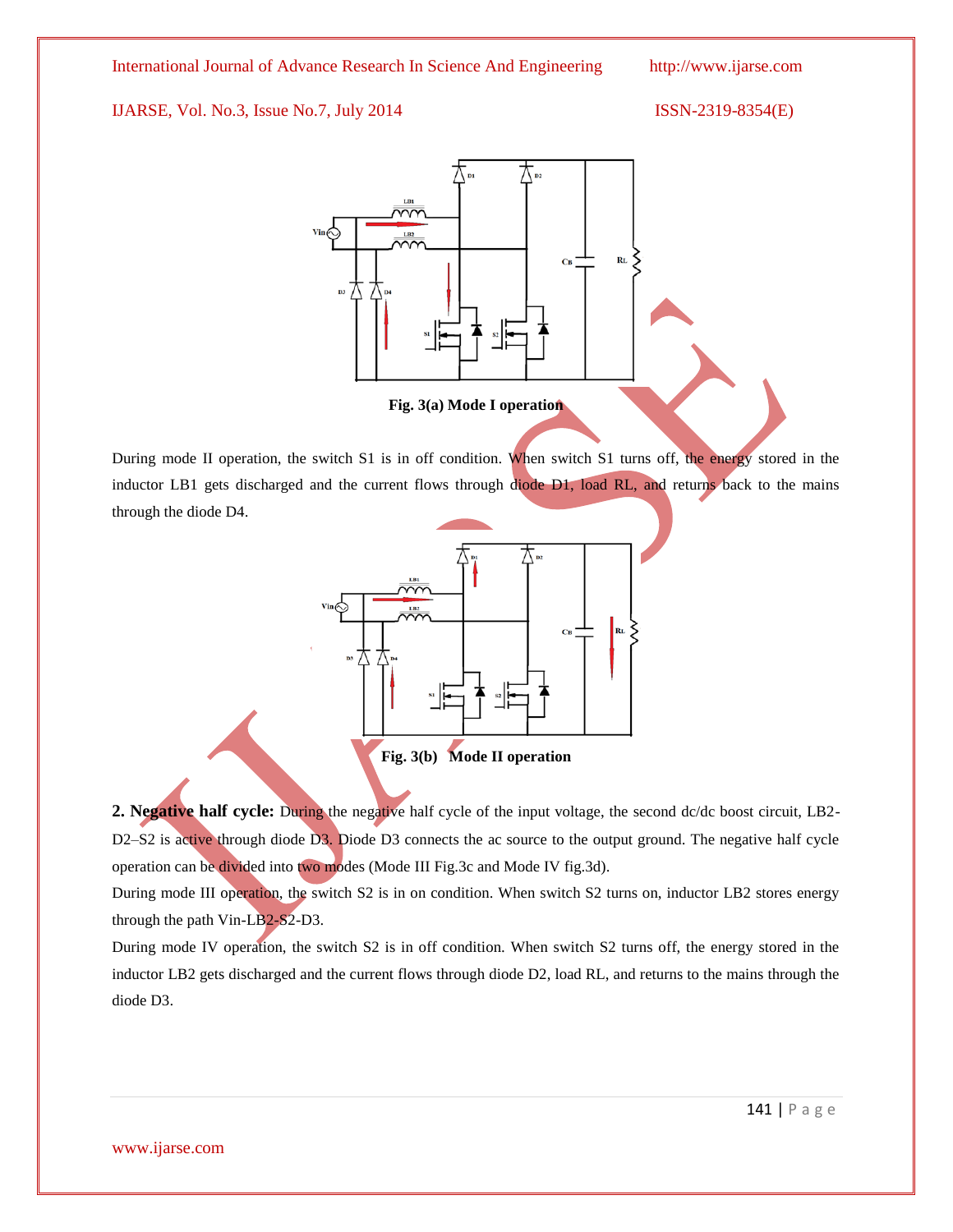



Based on the Two PFC topologies, it is found that the best efficiency is obtained from the Bridgeless topology followed by the full-bridge with 1 DC/DC converter. It is found that by using less number of components, the efficiency can be improved up to 8% and in some cases up to 10% as explained previously. However, the Bridgeless converters discussed in this paper were unable to be used as SMPS due to its output voltage which is not regulated at 19V. Thus, some work should be done to show that the Bridgeless converter can give the same results on its efficiency if it is designed to suit the SMPS requirements. Although it shows very good efficiency when the output voltage regulated at voltage around 390V but it is still a doubt that this Bridgeless converter can still giving high efficiency in SMPS environment. On the other hand, the effect of switching frequency to the converter is not being discussed extensively in most work although it is a well known fact that by increasing the switching frequency, the switching losses will increase as well. On top of that, it can be observed that several works have been using variable switching frequency especially for fully DCM or CCM/DCM boundary operation.

# **V. CONCLUSIONS**

A single-phase Bridgeless PFC Boost Converter is modeled and simulated using Matlab. Compared to the conventional PFC converter, the bridgeless PFC boost converter, also called the dual-boost PFC rectifiers, generally, improves the efficiency of the front end PFC stage by eliminating one diode forward-voltage drop in the line-current path. The Bridgeless PFC Boost Converter provides a good solution to implement low cost high power factor AC– DC converters with fast output regulation.

# **REFERENCES**

**[1]** S T. Erno and M. Frisch, ―Second generation of PFC solutions,‖ Power Electronics Europe, Issue, pp. 33-35, 2004.

142 | P a g e

www.ijarse.com